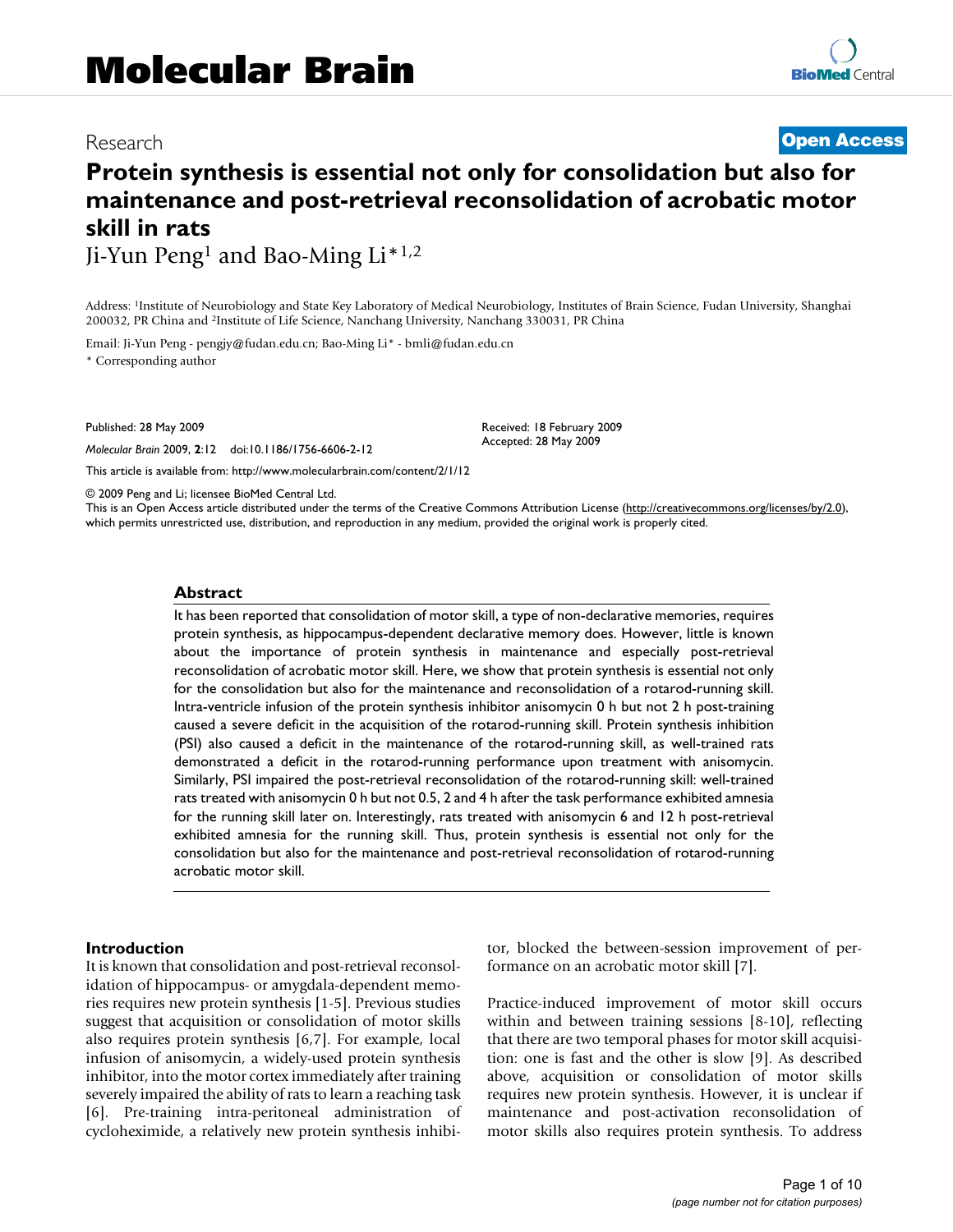this question, we investigated the effects of protein synthesis inhibition (PSI) on the consolidation, maintenance and reconsolidation of an acrobatic motor skill in rats running on a rotating rod. It has been reported that intraventricle infusion of anisomycin with a dose of 100 μg/μl produces > 90% PSI in the brain at 10 min post-infusion and this inhibition lasts about one hour, indicating a narrow time window for anisomycin to produce effect [1]. Thus, we selected the 100 μg/μl dose of anisomycin for intra-ventricle administration to evaluate the impacts of global PSI in the brain on the rotarod-running skill.

# **Results**

### *Consolidation of rotarod-running skill requires protein synthesis*

We first investigated the impact of PSI on the consolidation of the rotarod-running skill. In this experiment, naïve rats were trained one trial each day for 3 consecutive days. Anisomycin (100 μg in 1 μ1 ACSF) was infused into the left and right lateral ventricles at 0, 2, 6 or 12 h after each daily trial. ACSF was infused as vehicle control. Retention was tested on day 5 and 6, one trial each day.

As shown in Figure 1A, the rats treated with ACSF at 0 h post-trial gradually improved performance during the 3 day's training, and performed the task quite well in the testing trials on day 5 and 6, indicating that the animals had acquired the rotarod-running skill. However, the rats treated with anisomycin 0 h post-trial failed to acquire the running skill: their performance was not improved with training and was correspondingly poor on the testing trials. It is reported that a high dose anisomycin would produce side effects including motor inability [11]. However, the rats treated with anisomycin 2 h post-trial perfectly acquired the rotarod-running skill, as the ACSF controls did (Figure 1B), indicating that the dose of anisomycin we used did not produce any motor inability. These results suggest that the consolidation of the rotarod-running skill requires protein synthesis, with a post-training time window less than 2 hours, consistent with previous studies [6,7].

Interestingly, the rats treated with anisomycin 6 or 12 h post-trial also demonstrated a severe deficit in the acquisition of the rotarod-running skill and consequently exhibited a poor performance in the retention trials (Figure 1C and 1D). It was likely that the consolidation of the motor skill includes a long-lasting late phase that is sensitive to PSI, or the maintenance of the motor skill was interrupted upon PSI.

# *Maintenance of rotarod-running skill requires protein synthesis*

To investigate if the maintenance of the rotarod-running skill involves protein synthesis, we bilaterally administered anisomycin (100 μg in 1 μ1 ACSF) into the ventricles 6 h before each daily trial for 3 consecutive days. An additional infusion was carried out on day 4. Retention trials were performed on day 5 and 6. As shown in Figure 2A, the anisomycin group well acquired the rotarod-running skill through the training, as the ACSF controls did. Surprisingly, the anisomycin group demonstrated a deficient performance on day 5 and this deficit was quickly rescued on day 6, indicating that the treatment with anisomycin on day 4 interfered with the maintenance of the rotarod-running skill.

We then conducted a similar experiment as in Figure 2A, except that the additional anisomycin treatment was performed 6 h prior to the trial on day 5 (Figure 2B). In Figure 2A, the interval between the anisomycin treatment and the motor skill test was 30 hours, whereas that in Figure 2B was 6 hours. As shown, the anisomycin group performed normally in the test trial on day 5. Taken together, these results suggest that PSI-induced interference with the maintenance of the rotarod-running skill needs a relatively long time to develop. That is to say, practice in time could prevent the rotarod-running skill from being interrupted by PSI.

In order to further demonstrate that the maintenance of the rotarod-running skill involves a sustained protein synthesis, we then conducted the following experiment with a different protocol. Naïve rats were trained on the rotarod-running task one trial each day for 7 consecutive days in order for the animals to reach a well-trained level. Surgery for cannula implantation was performed on day 4 after the last training trial. Rats were given 4 days for recovery and then received a one-trial retraining. Anisomycin (100 μg in 1 μ1 ACSF) was bilaterally administered into the ventricles 2 days post-retraining. ACSF was infused as vehicle control. The animals were tested one trial each day for the subsequent 2 days (Figure 2C). As shown, the anisomycin and ACSF groups performed the task equally well in the last training trial and did so in the post-surgery re-training trial. However, the anisomycin group exhibited a deficient performance in the 1st testing trial. As the interval between the anisomycin administration and the training was 10 days and that between the drug treatment and the retraining trial was 2 days, the deficit can not be explained as a result of deficient consolidation. This result strongly indicates that the maintenance of the rotarod-running skill requires a sustained protein synthesis and is therefore sensitive to PSI. Consistent with the result shown in Figure 2A, the deficient performance was quickly rescued in the next retention trial.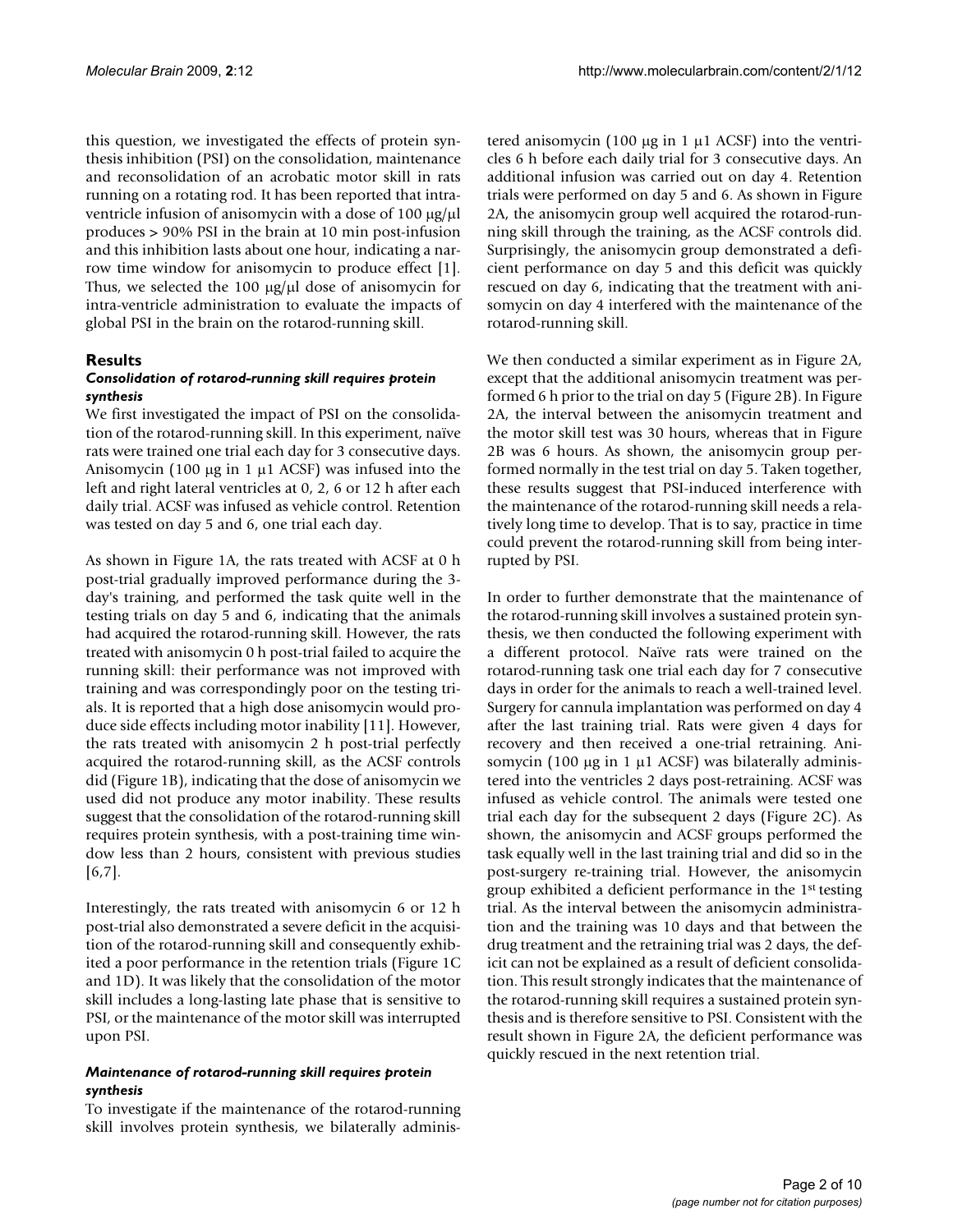

#### **Figure 1**

**Consolidation of rotarod-running skill requires protein synthesis**. Naïve rats were trained one trial each day for 3 consecutive days. Anisomycin or ACSF was infused bilaterally into the ventricle at 0, 2, 6 or 12 h after each trial, as indicated by the black arrows in A, B, C and D, respectively. Retention was tested on day 5 and 6, one trial each day. Data are expressed as means ± SEM. (A) Rats treated with anisomycin (ANI) 0 h post-trial showed a deficit in acquisition and retention of the rotarod-running skill. \*  $p < 0.05$  for ANI group (n = 9 rats) vs. ACSF group (n = 7 rats), unpaired t-test. (B) Rats treated with anisomycin (ANI) 2 h post-trial performed the rotarod-running task equally well with those treated with ACSF. ANI group, n = 10 rats; ACSF group, n = 9 rats. (C) Rats treated with anisomycin (ANI) at 6 h post-training showed a deficit in acquisition and retention of the rotarod-running skill. \*  $p < 0.05$ , \*\*  $p < 0.01$  for ANI group (n = 8 rats) vs. ACSF group (n = 10 rats), unpaired t-test. (D) Rats treated with anisomycin (ANI) 12 h post-trial showed a deficit in acquisition and retention of the rotarod-running skill.  $*$  p < 0.05,  $**$  p < 0.01 for ANI group (n = 7 rats) vs. ACSF group (n = 8 rats), unpaired t-test.

# *Reconsolidation of rotarod-running skill requires protein synthesis*

It is well known that hippocampus- or amygdala-dependent declarative memory becomes labile after it is retrieved and undergoes a reconsolidation involving protein synthesis [3,4]. Here, we investigated if protein synthesis is also required for post-retrieval reconsolidation of the rotarod-running skill.

To do this, we trained naïve rats on the rotarod-running task one trial each day for 7 consecutive days. Surgery for cannula implantation was carried out on day 4 after the last training trial. Rats were given 4 days for recovery and then received a one-trial re-training. One day later, rats received a retrieval trial to reactivate the running-skill memory (Test 0). The animals were tested one trial each day for the subsequent 2 days (Test 1 and Test 2). The animals were given anisomycin at 0, 2 or 6 h after the retrieval trial, respectively. Anisomycin (100 μg in 1 μ1 ACSF) was bilaterally infused into the lateral ventricles (Figure 3A).

As shown, the rats treated with anisomycin 0 h postretrieval exhibited a deficient performance in Test 1 and this deficit was partly rescued in Test 2, while those treated with anisomycin 2 h post-retrieval performed the task normally in Test 1 and 2, suggesting that the well-learned rotarod-running skill becomes unstable after reactivation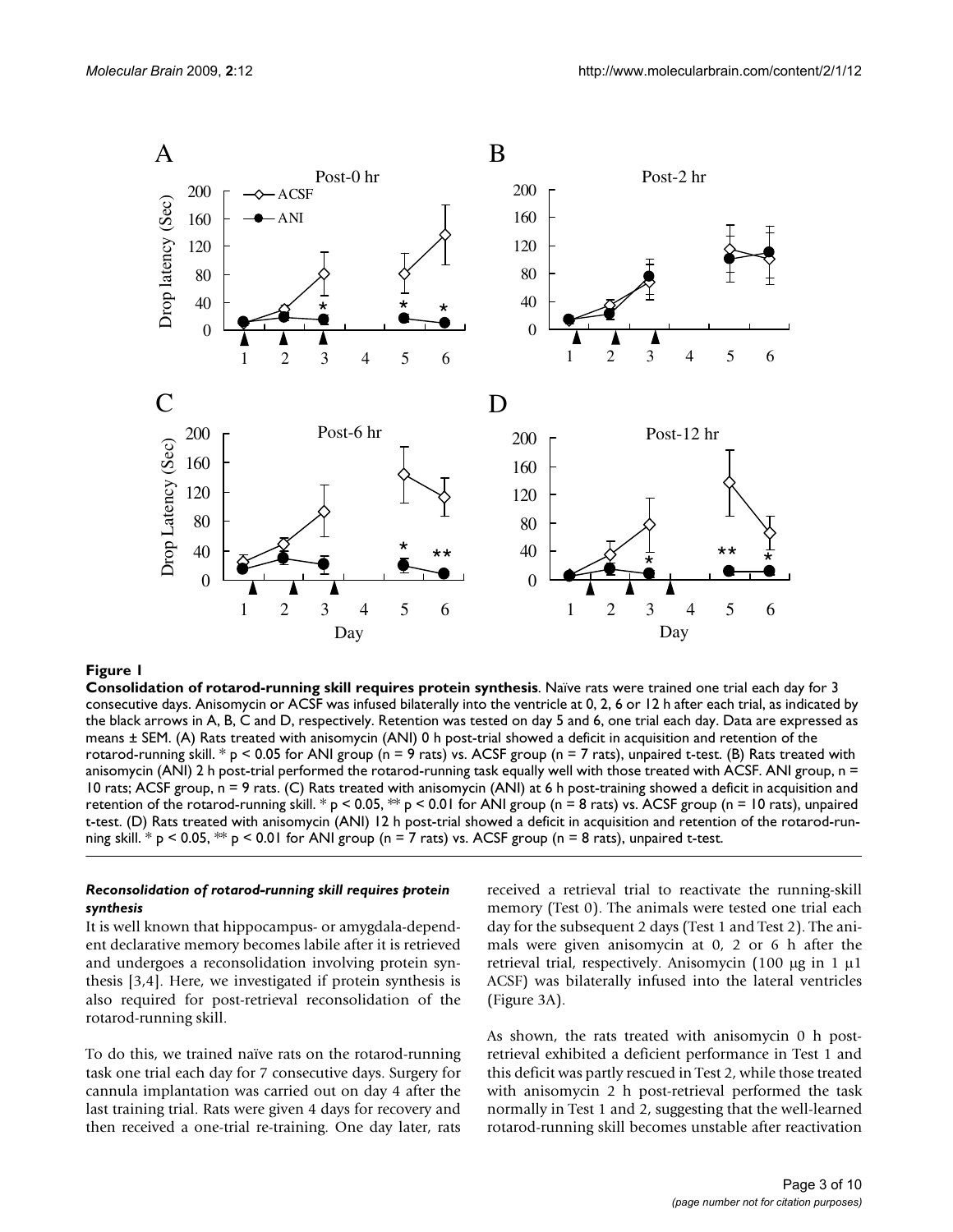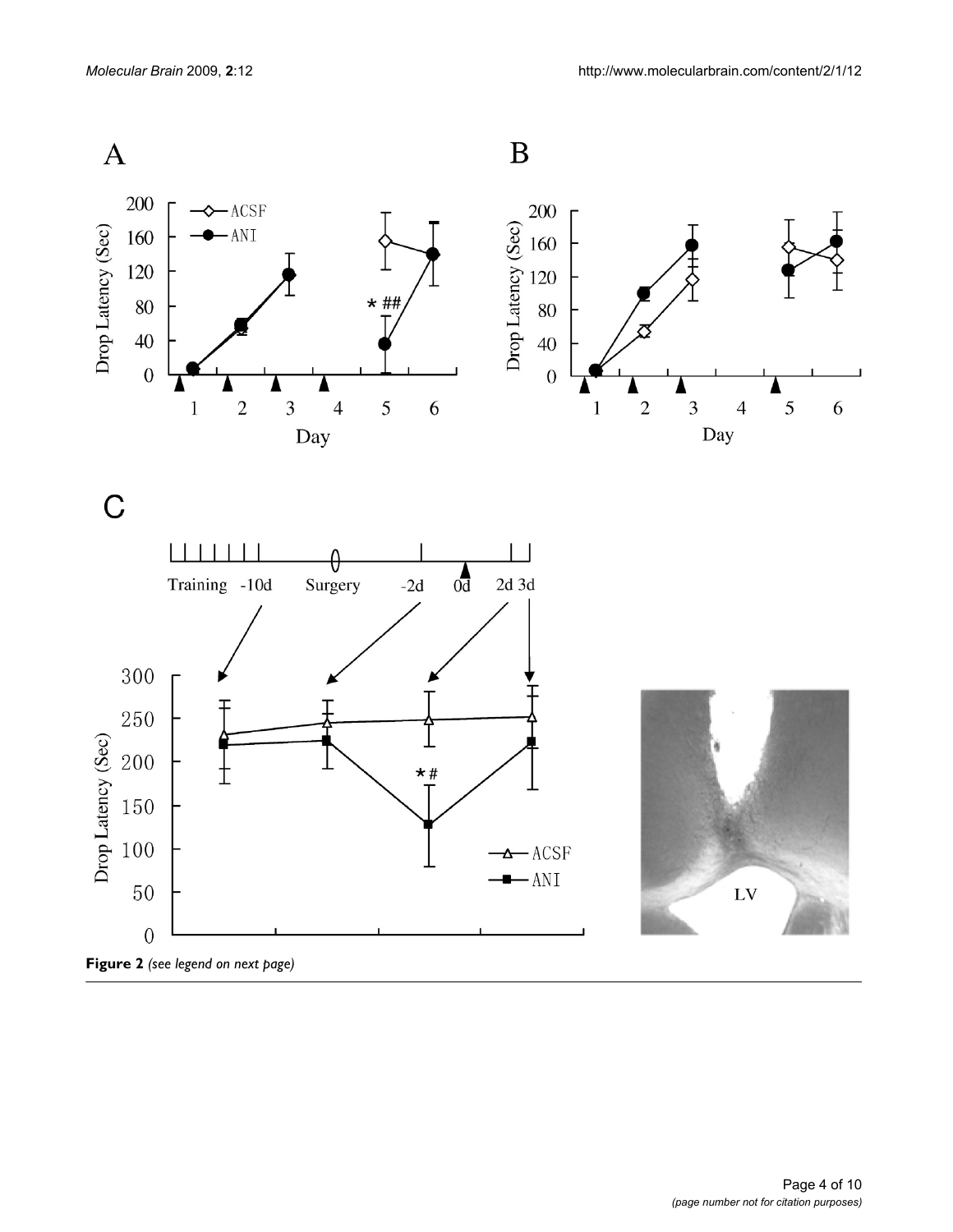#### **Figure 2** (see previous page)

**Maintenance of rotarod-running skill requires protein synthesis**. (A) Naïve rats were trained one trial each day for 3 consecutive days. Anisomycin or ACSF was infused bilaterally into the lateral ventricles 6 h pre-trial. An additional ANI infusion was performed on day 4, with no training after the infusion. Rats treated with anisomycin (ANI) performed the rotarod-running task equally well with those treated with ACSF in the 3 training days. The performance level of ANI-treated rats dropped dramatically in the day-5 retention test, but was recovered in the day-6 retention trial. \*  $p < 0.05$ , for ANI group (n = 9 rats) vs. ACSF group ( $n = 12$  rats), unpaired t-test. ##  $p < 0.01$ , for ANI group on day 3 vs. day 5, paired t-test. Data are expressed as means ± SEM. (B) Naïve rats were trained one trial each day for 3 consecutive days. Anisomycin or ACSF was infused bilaterally into the lateral ventricles 6 h pre-trial. An additional ANI infusion was performed on day 5, 6 hours prior to the retention test. Rats treated with anisomycin (ANI) performed the rotarod-running task equally well with those treated with ACSF in the 3 training days. The performance level of ANI-treated rats was similar to that of the ACSF group in the day-5 and day-6 retention trials. ANI group,  $n = 9$  rats; ACSF group,  $n = 12$  rats. Data are expressed as means  $\pm$  SEM. (C) Naïve rats were trained one trial each day for 7 consecutive days. Surgery was performed on day 4 after the last training trial. Rats were retrained one trial on day 4 after the surgery. Anisomycin (ANI) or ACSF was administered into the lateral ventricles 2 days post-retraining, as indicated by the black arrow, and were tested one trial each day for the subsequent 2 days. The two groups performed the task equally well in the last training trial and did so in the post-surgery re-training trial. However, the anisomycin group exhibited a deficient performance in the 1st testing trial. The deficient performance was recovered in the  $2^{nd}$  testing trial. \* p < 0.05 for ANI group (n = 7 rats) vs. ACSF group (n = 7 rats), unpaired t-test;  $# p$  < 0.05 for post-infusion trial vs. preinfusion trial, paired t-test. Data are expressed as means ± SEM. *Right bottom*: A representative placement of the guide cannuale for anisomysin infusion. The trace for the injection needle could be identified clearly. LV: lateral ventricle.

and undergoes a protein-synthesis-dependent reconsolidation.

The rats treated with anisomycin 6 h post-retrieval also exhibited a deficient performance in Test 1, and this deficit was not rescued in Test 2 (Figure 3A). This result was similar with the result in Figure 1C showing that the animals administered with anisomycin 6 h post-training failed to acquire the rotarod-running skill. It might be possible that this deficit was a result of PSI-induced interference with the maintenance of the motor skill, as we already showed that the maintenance of the rotarod-running skill requires a sustained protein synthesis (see Figure 2), or the deficit was because of the deficiency of the late phase reconsolidation.

To address this issue, we used a modified experimental protocol (Figure 3B), in which six time points (0, 0.5, 2, 4, 6 and 12 h) after the retrieval trial (Test 0) were selected for administration of anisomycin. Retention was tested 6 h after anisomycin treatment (Test 1). 24 h later, a second retention trial was performed (Test 2). The 6-h interval between the anisomycin treatment and the 1st retention trial was selected as this arrangement did not affect the maintenance of the rotarod-running skill (see Figure 2B).

As shown in Figure 3B, the post-0 h, post-6 h and post-12 h groups of rats exhibited a severe deficit in the rotarodrunning performance in Test 1, while the post-0.5 h, post-2 h and post-4 h groups of rats performed the task normally. In Test 2, the post-0 h group showed a fully-recovered performance, whereas the post-12 h group did not at all. For the post-6 group, four of the eight rats recovered to normal level and the remaining four rats did not. These results were well consistent with those shown in Figure 3A, again indicating that the well-learned rotarod-running skill becomes unstable after reactivation and undergoes a protein-synthesis-dependent reconsolidation, which includes an early- and a late-phase processes. The earlyphase reconsolidation has a narrow PSI-sensitive time window, whereas the late-phase reconsolidation begins several hours post-retrieval and has a much wider PSI-sensitive time window.

#### **Discussion**

Our present results are consistent with previous studies showing that consolidation of motor skill requires protein synthesis. More importantly, we provide evidence for the first time that maintenance and post-performance reconsolidation of motor skill also involve protein synthesis.

#### *PSI-sensitive consolidation of the rotarod-running skill*

The present study showed that infusion of anisomycin into the lateral ventricles 0 h but not 2 h after each daily trial severely impaired the between-trial improvement of the rotarod-running skill. This result was consistent with the previous study by Luft et al. (2004) showing that intraperitoneal administration of cycloheximide 1 h pre-training produced a deficit in the between-session improvement of performance on an acrobatic motor skill [7]. Thus, between-trial consolidation of the rotarod-running skill occurs within a 2-h time window and is dependent on protein synthesis.

Interestingly, administration of anisomycin 6 h or 12 h post-trial also caused a deficit in the acquisition of the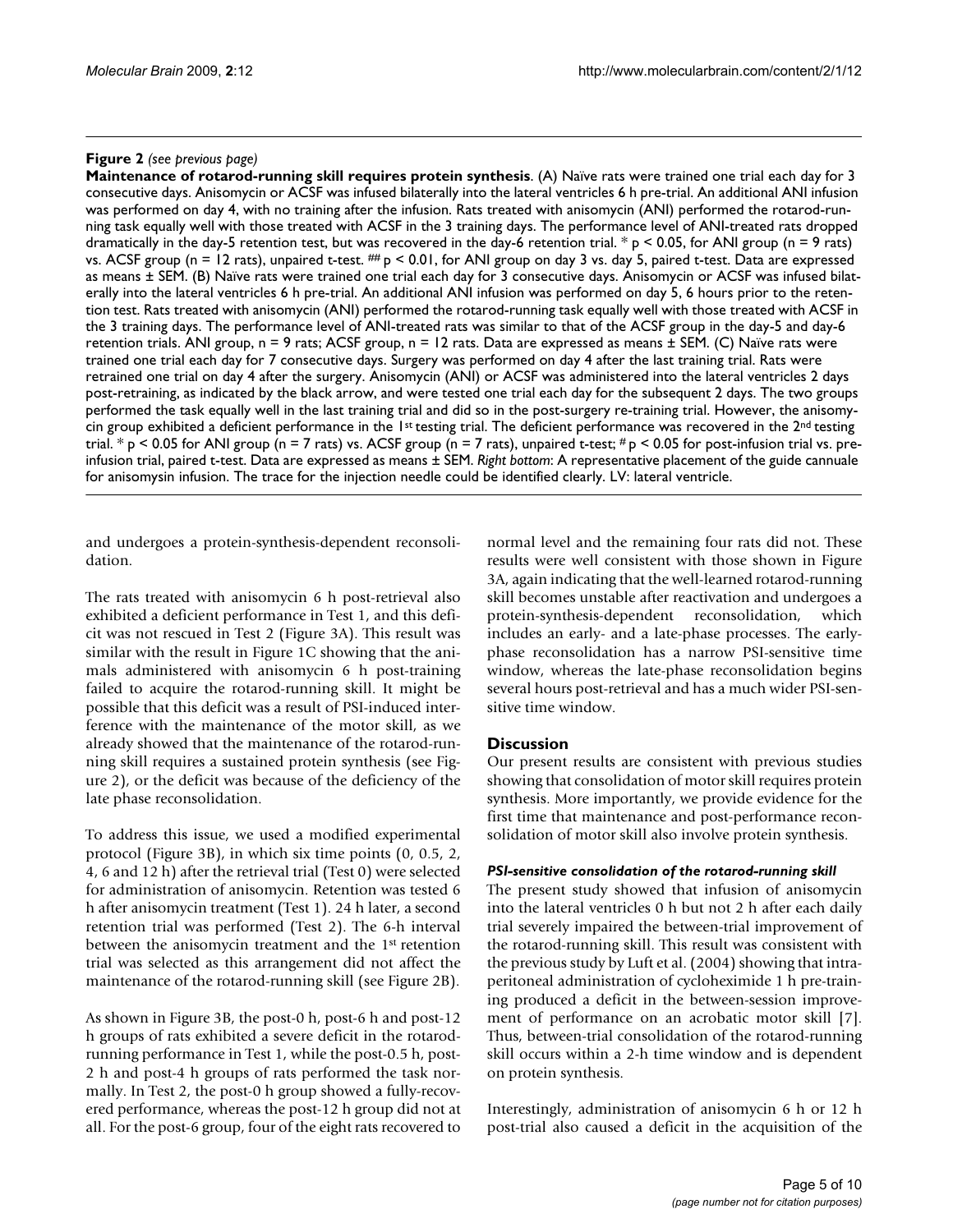

Page 6 of 10 *(page number not for citation purposes)*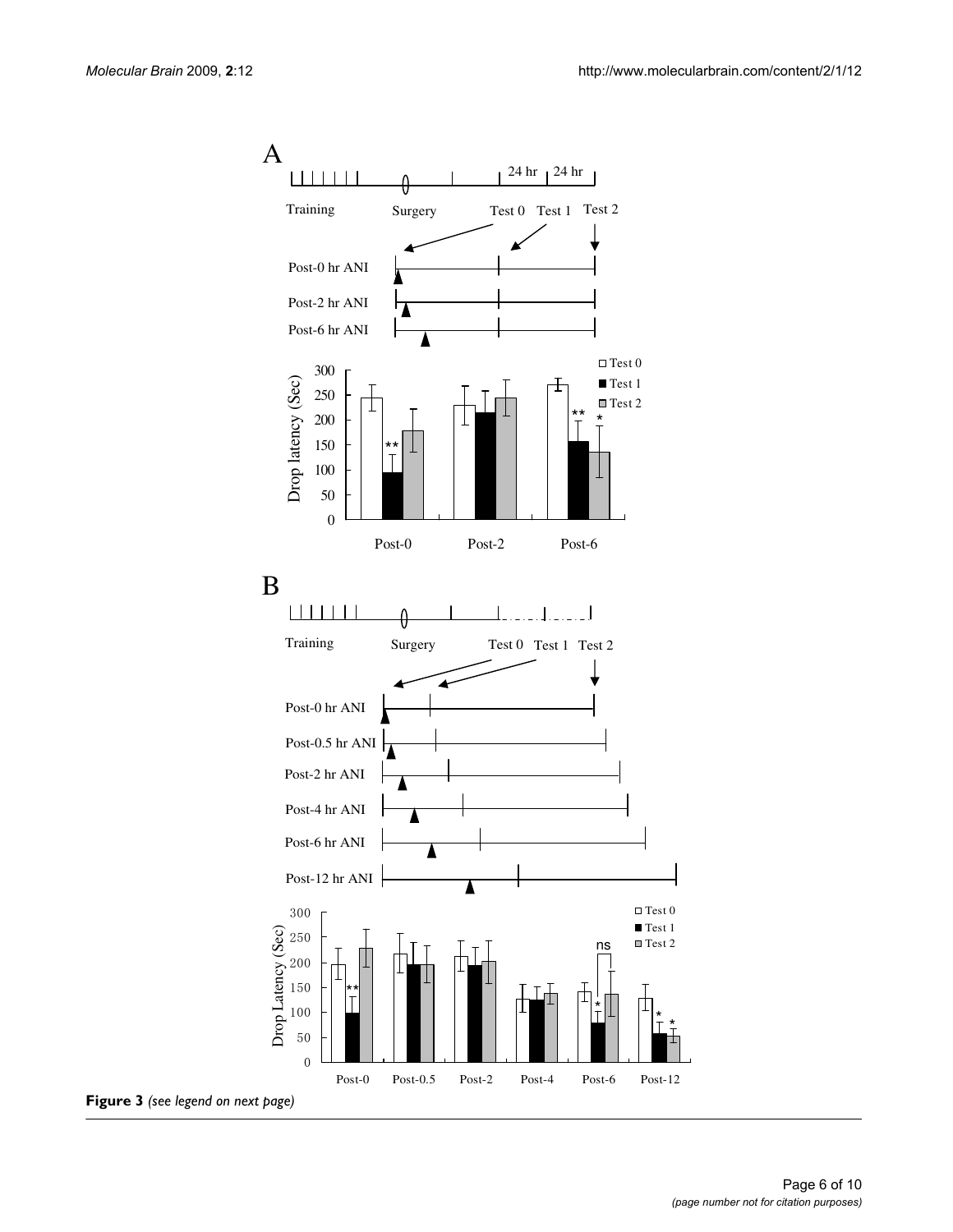#### **Figure 3** (see previous page)

**Reconsolidation of rotarod-running skill requires protein synthesis**. Naïve rats were trained one trial each day for 7 consecutive days. Surgery was performed on day 4 after the last training trial. Rats were retrained one trial on day 4 after the surgery, and then received a retrieval trial (Test 0) to reactivate the running-skill memory. (A) Rats were infused with anisomycin at 0, 2 or 6 h after Test 0, respectively. They were tested one trial each day for the subsequent 2 days (Test 1 and Test 2). Rats in post-0 group (n = 9) exhibited a deficient performance in Test 1 and the deficit was partially recovered in Test 2. Rats in post-2 group ( $n = 7$ ) exhibited a normal performance in both Test 1 and 2. Rats in post-6 group ( $n = 8$ ) showed a deficit in the task performance in both Test 1 and 2. \* p < 0.05, \*\*p < 0.01 vs. Test 0, paired t-test. (B) Rats were infused with anisomycin at 0, 0.5, 2, 4, 6, or 12 h after Test 0, respectively. They received a retention test at 6 h after anisomycin infusion (Test 1) and a second retention trial 24 h later (Test 2). Rats in post-0, post-6, and post-12 groups exhibited an impaired performance in Test 1. The deficient performance of the post-0 group was recovered in Test 2. \* p < 0.05 vs. Test 0, paired t-test. \*\* p < 0.01 vs. Test 0, paired t-test. ns: not significant. n = 12, 8, 8, 9, 8, 7 rats for the post-0, post-0.5, post-2, post-4, post-6 and post-12 groups, respectively. Data are expressed as means ± SEM.

rotarod-running skill. This deficit would be due to the interruption with the maintenance of the motor skill under establishment. Indeed, our evidence showed that the maintenance of the well-established motor skill was sensitive to PSI (see Figure 2C). An alternative interpretation is that, the consolidation of the rotarod-running skill includes a PSI-sensitive late-phase process. Although we do not have a direct evidence for this interpretation, the existence of a PSI-sensitive late-phase reconsolidation of the motor skill (see Figure 3) strongly suggests such possibility.

#### *PSI-sensitive maintenance of the rotarod-running skill*

In the present study, the well-trained animals exhibited a deficit in the rotarod-running skill after treated with anisomycin (Figure 2C). The deficient performance could not be explained as a deficit in the consolidation of the original training because the drug was administered several days post-training, nor as a deficit in post-retrieval reconsolidation because the anisomycin-treated animals were not required to perform the task at the time when the drug was administered. Thus, it was most likely that protein synthesis inhibition disrupted the maintenance of the already-established running skill.

Motor skill memory is different from hippocampus- and/ or amygdala-dependent memory in that, the latter becomes stable after well consolidated and is resistant to protein synthesis inhibition, given that it is not activated. It is possible that the motor structures responsible for motor-skill memory undergo dynamic reorganization in their fine structures in order to maintain the skill, a process that requires continuous protein synthesis. For example, Kleim et al. (2003) reported that functional organization of adult motor cortex is dependent upon a continued protein synthesis [12].

Interestingly, the interference needed quite a long time to develop (see Figure 2A and 2B). It is possible that the dynamic reorganization of motor structures is slow and

gradual. A transient PSI would produce an error in the reorganization, which does not produce an immediate deficit (Figure 2B: normal functional manifestation 6 h post-PSI), probably because synapse loss could not happen immediately, but finally result in functional loss (Figure 2A: disfunction 30 h post-PSI).

One may argue that, if the maintenance of the motor skill is dependent on continuous protein synthesis, how it can be explained that the ANI-injection 6 h prior to the first retrieval trial on day 5 (Figure 2B) did not affect the performance on the second retrieval trial on day 6? A possible explanation is that, the retrieval trial on day 5 prevented the motor system from being further affected by the PSI. Thus, performance on the second trial on day 6 remained normal.

#### *PSI-sensitive reconsolidation of the rotarod-running skill*

It is known that hippocampus- or amygdala-dependent declarative memory becomes unstable after reactivation and undergoes a protein-synthesis dependent reconsolidation  $[2,4]$ . In the present study, we found that there were two separate PSI-sensitive time windows after the rotarod-running skill was reactivated. The early window was quite narrow, reflecting a fast process, and the late one started about 4–6 hours later, lasting over 6 hours. The deficit induced by protein synthesis inhibition during the early window could be rescued by a single-trial practice, whereas the PSI-induced deficit during the late window could not be rescued, suggesting that the protein-synthesis dependent late-phase reconsolidation of the motor skill starts slowly but lasts for a long time. It is possible that, like hippocampus- and amygdala-dependent declarative memory, motor-skill memory may also involve renewal of the existed neural circuits after it is re-activated [4].

### *Requirement of a long-lasting late phase for consolidation/ reconsolidation*

Experience-driven improvement on motor performance occurs within and between practice sessions. The within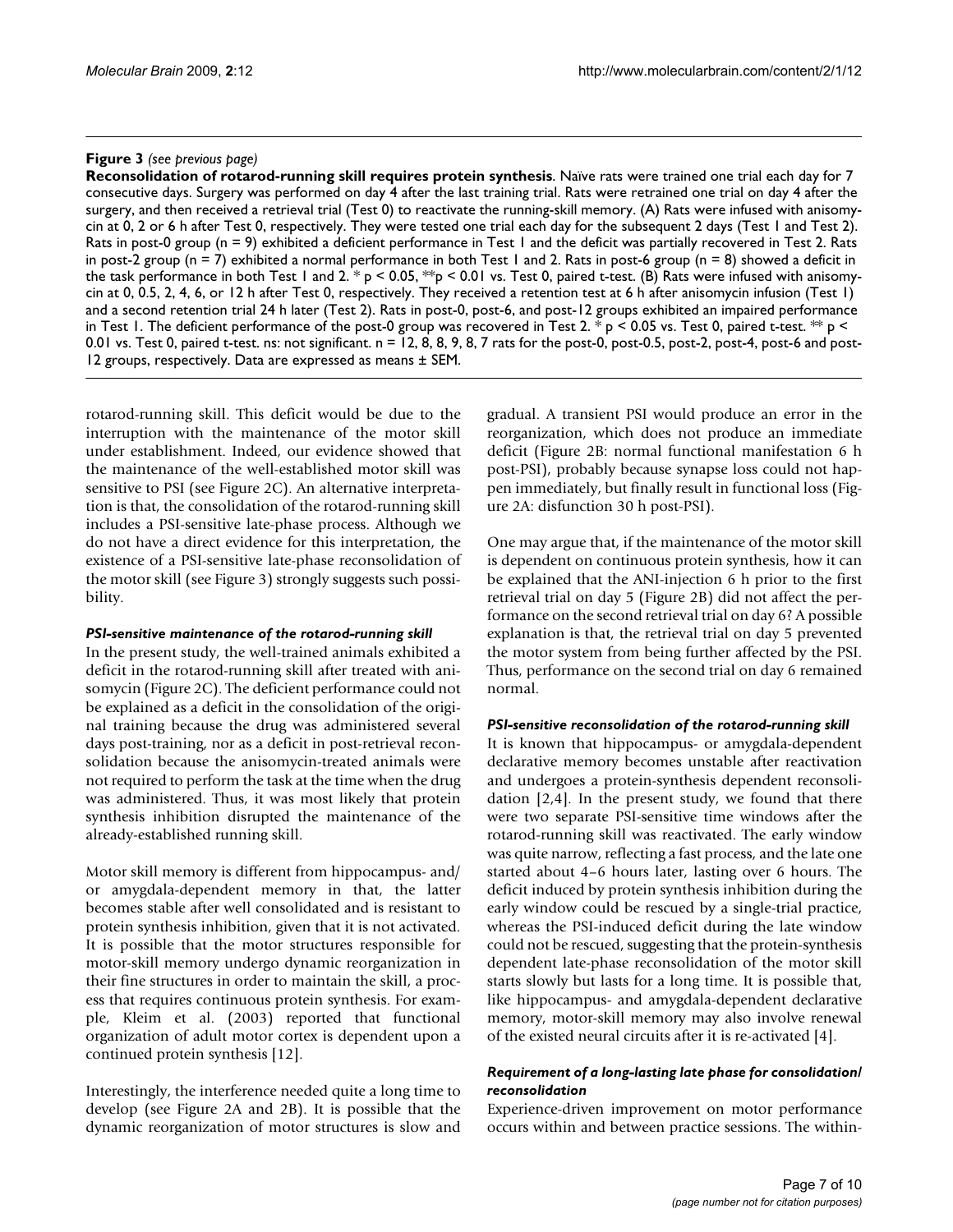session improvement involves a process that selects and establishes an optimal strategy or plan for the performance of a task [9]. A rapid change in neural plasticity would occur within this phase, and neural signaling initiated here would trigger a late-phase consolidation. It is thought that the late-phase consolidation involves structural modifications of motor structures and strengthening of synaptic links between neurons in the structures, and therefore needs a relatively long time to develop [9,12]. It has been suggested that the between-session improvement appears at least several hours later [13,14]. Consistently, the present study showed that the consolidation and reconsolidation of the rotarod-running skill was disrupted by PSI introduced even 12 hours after training/ retrieval.

The early-phase consolidation/reconsolidation might share a common mechanism as hippocampus- and/or amygdala-dependent memory does, although the brain structures involved are different. For hippocampus- and/ or amygdala-dependent memory, many molecules are required for the memory to be consolidated to a longterm form, such as PKA signaling cascades, ERK/MAPK signaling pathways, gene transcription and protein synthesis [3,4,15,16].

Different from hippocampus- and/or amygdala-dependent memory, motor-skill memory is difficult to be acquired and requires quite many repetitions and long time to evolve. However, once established, motor-skill memory is difficult to be forgotten. The present study showed that consolidation and reconsolidation of the rotarod-running skill required a long-lasting PSI-sensitive late phase. This result suggests that there must be quite different mechanisms that underlie late-phase consolidation/reconsolidation of the motor skill at molecular, cellular and system levels. The result that PSI-induced deficit during late-phase consolidation/reconsolidation was more difficult to be rescued suggests that, the neural modifications happening during this phase play a key role for the establishment of motor skill memory. Kleim et al. (2004) reported that motor skill learning produces protein synthesis dependent cortical synaptogenesis and motor-map reorganization, which occur during late but not early phase of learning [12,17].

# *Action sites of intra-ventricularly administered anisomycin*

As anisomycin administered via intra-ventricle infusion could spread and act throughout the central nervous system, we do not know exactly the target structures where anisomycin produces its effects. It is known that the motor cortex, cerebellum and basal ganglia play an essential role in acquisition and consolidation of motor skills [18]. It was possible that the motor cortex was a cortical area for anisomycin action. Luft et al. reported that anisomycin infused into the motor cortex immediately after training severely impaired the ability of rats to learn a reaching task [6]. Kleim et al. (2003) reported that functional organization of the motor cortex is dependent upon continued protein synthesis [12]. Kleim et al. (2004) reported that cortical synaptogenesis and motormap reorganization occur during late, but not early, phase of motor skill learning [12,17]. The basal ganglia and cerebellum would also be the target structures for anisomycin action, as these two structures are involved in motor learning and performance by integrating error signals in their loop circuits with motor cortex [18,19].

# **Methods**

#### *Animals and Surgery*

Male Spraque-Dawley rats (60–90 days old; 250–320 g) were used. Rats were purchased from the Shanghai Laboratory Animal Center, Chinese Academy of Sciences (Shanghai, China). They were housed 2–3 per cage under constant temperature (23  $\pm$  1°C) and light-controlled vivarium (12 h light/12 h dark cycles). Food and water were available *ad libitum*. All experimental procedures involving the use of the animals were in accordance with the *Guide for the Care and Use of Laboratory Animals* issued by the National Institutes of Health, USA (NIH Publications No. 80-23; 1996), and were approved and monitored by the Ethical Committee of Animal Experiments at the Institute of Neurobiology, Fudan University (Shanghai, China).

Surgical procedures were performed under sodium pentobarbital anesthesia (40 mg/kg i.p.). Rats were restrained in a stereotaxic apparatus (SN-2; Narishige, Japan) and implanted bilaterally with guide cannula (stainless steel, 23 gauge), 1.5 mm above the lateral ventricle (using the coordinates of Panxinos and Watson's *the Rats Brain in Stereotaxic Coordinates*, 1986; Lateral ventricle AP -0.9 mm to bregam, ML 1.5 mm to the midsagittal suture line, and V 3.9 mm to the skull surface). The cannula were fixed in place with dental cement and secured with skull screws. A stylus was inserted into the guide cannula to prevent clogging and reduce the risk of infection. Rats were allowed a recovery period of 4–7 days before behavioral training or testing.

#### *Chemicals and Microinjection*

Artificial cerebrospinal fluid (ACSF) was used as vehicle for anisomycin, which was composed of (in mM) 125 NaCl, 1.25 NaH<sub>2</sub>PO<sub>4</sub>, 2.5 CaCl<sub>2</sub>, 1.5 MgSO<sub>4</sub>, 26 NaHCO<sub>3</sub> (pH 7.4). Anisomycin (Sigma Chemical Company, St. Louis, Missouri, USA) was dissolved in 1 N HCl, adjusted to pH 7.2 and diluted to the final concentration of 100 μg/ μl.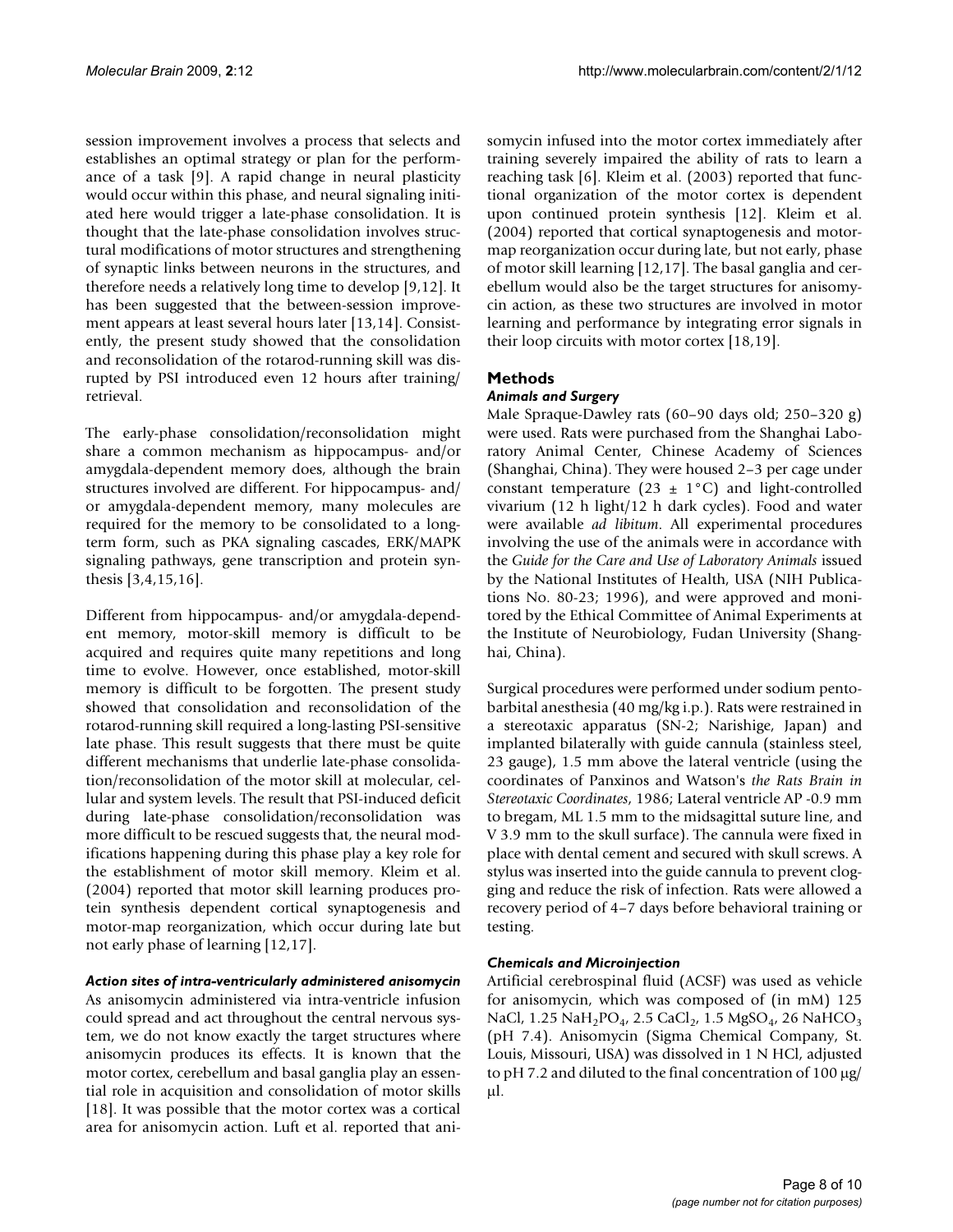For intra-ventricle infusion of anisomycin or vehicle, rats were held manually, the stylus was removed from the guide cannula, and a 30-gauge injection needle was carefully inserted into the guide cannula. The injection needle extended 1.5 mm from the tip of the guide cannula, targeting at the lateral ventricle. Injection was done at a rate of 1.0 μl/min and the injection needle was left in place for additional 2 min after completion of injection. Bilateral injections were done simultaneously.

#### *Rotarod-running task*

Rats were trained on a rotarod-running task. The rod was a plastic bar with 6.0 cm in diameter and was placed 60 cm above ground. Under the rotarod was there a cage used to protect an animal dropping from the rod. The rotating speed of the rod could be adjusted manually. All rats received a 5-min adaptation training, in which the rod was rotated at very low speed (5 rpm) [20].

For training, rats were placed on the rod and its rotation speed was slowly adjusted from low to high and finally up to 40 rpm. Each trial lasted 5 min under a rotation speed of 40 rpm and each animal was trained one trial in a daily session. The time for a rat to keep running on the rod was recorded as drop latency. If a rat did not drop from the rod, its drop latency was recorded as 5 min (300 sec).

#### *Histology*

Rats were anaesthetized with an overdose of sodium pentobarbital and transcardially perfused with 0.9% saline followed by 10% formalin. Their brains were removed from skulls, and then put in 10% glucose solution for several hours till sinking bottom, then transferred to 20% glucose solution, and finally sank in 30% glucose solution. The brains were coronally sectioned at 40-μm thickness. The brain sections were mounted on gelatinsubbed glass slides and stained with thionin for histological examination of infusion sites [21].

#### **Conclusion**

In summary, the present study provides evidence that protein synthesis is essential not only for the consolidation but also for the maintenance and post-reactivation reconsolidation of acrobatic motor skill in rats.

#### **Competing interests**

The authors declare that they have no competing interests.

#### **Authors' contributions**

JYP carried out the experiments and drafted the manuscript. BML supervised the study, participated in its design, and revised the manuscript. All authors read and approved the final manuscript.

#### **Acknowledgements**

This work was supported by grants to Bao-Ming Li from the Ministry of Science and Technology of China (2006CB500807), the Ministry of Education of China (Program for Changjiang Scholars and Innovative Research Team in University), and the National Natural Science Foundation of China (30611120530; 30821002). Technical assistance of Xu Kai-jing is gratefully acknowledged.

#### **References**

- Meiri N, Rosenblum K: [Lateral ventricle injection of the protein](http://www.ncbi.nlm.nih.gov/entrez/query.fcgi?cmd=Retrieve&db=PubMed&dopt=Abstract&list_uids=9602054) **[synthesis inhibitor anisomycin impairs long-term memory in](http://www.ncbi.nlm.nih.gov/entrez/query.fcgi?cmd=Retrieve&db=PubMed&dopt=Abstract&list_uids=9602054) [a spatial memory task.](http://www.ncbi.nlm.nih.gov/entrez/query.fcgi?cmd=Retrieve&db=PubMed&dopt=Abstract&list_uids=9602054)** *Brain Res* 1998, **789(1):**48-55.
- 2. Morris RG, Inglis J, Ainge JA, Olverman HJ, Tulloch J, Dudai Y, Kelly PA: **[Memory reconsolidation: sensitivity of spatial memory to](http://www.ncbi.nlm.nih.gov/entrez/query.fcgi?cmd=Retrieve&db=PubMed&dopt=Abstract&list_uids=16675401) [inhibition of protein synthesis in dorsal hippocampus during](http://www.ncbi.nlm.nih.gov/entrez/query.fcgi?cmd=Retrieve&db=PubMed&dopt=Abstract&list_uids=16675401) [encoding and retrieval.](http://www.ncbi.nlm.nih.gov/entrez/query.fcgi?cmd=Retrieve&db=PubMed&dopt=Abstract&list_uids=16675401)** *Neuron* 2006, **50(3):**479-489.
- 3. Schafe GE, LeDoux JE: **[Memory consolidation of auditory pavlo](http://www.ncbi.nlm.nih.gov/entrez/query.fcgi?cmd=Retrieve&db=PubMed&dopt=Abstract&list_uids=10974093)[vian fear conditioning requires protein synthesis and protein](http://www.ncbi.nlm.nih.gov/entrez/query.fcgi?cmd=Retrieve&db=PubMed&dopt=Abstract&list_uids=10974093) [kinase A in the amygdala.](http://www.ncbi.nlm.nih.gov/entrez/query.fcgi?cmd=Retrieve&db=PubMed&dopt=Abstract&list_uids=10974093)** *J Neurosci* 2000, **20(18):**RC96.
- 4. Nader K, Schafe GE, Le Doux JE: **[Fear memories require protein](http://www.ncbi.nlm.nih.gov/entrez/query.fcgi?cmd=Retrieve&db=PubMed&dopt=Abstract&list_uids=10963596) [synthesis in the amygdala for reconsolidation after retrieval.](http://www.ncbi.nlm.nih.gov/entrez/query.fcgi?cmd=Retrieve&db=PubMed&dopt=Abstract&list_uids=10963596)** *Nature* 2000, **406(6797):**722-726.
- 5. Alberini CM: **[Mechanisms of memory stabilization: are consol](http://www.ncbi.nlm.nih.gov/entrez/query.fcgi?cmd=Retrieve&db=PubMed&dopt=Abstract&list_uids=15626497)[idation and reconsolidation similar or distinct processes?](http://www.ncbi.nlm.nih.gov/entrez/query.fcgi?cmd=Retrieve&db=PubMed&dopt=Abstract&list_uids=15626497)** *Trends Neurosci* 2005, **28(1):**51-56.
- 6. Luft AR, Buitrago MM, Ringer T, Dichgans J, Schulz JB: **[Motor skill](http://www.ncbi.nlm.nih.gov/entrez/query.fcgi?cmd=Retrieve&db=PubMed&dopt=Abstract&list_uids=15269262) [learning depends on protein synthesis in motor cortex after](http://www.ncbi.nlm.nih.gov/entrez/query.fcgi?cmd=Retrieve&db=PubMed&dopt=Abstract&list_uids=15269262) [training.](http://www.ncbi.nlm.nih.gov/entrez/query.fcgi?cmd=Retrieve&db=PubMed&dopt=Abstract&list_uids=15269262)** *J Neurosci* 2004, **24(29):**6515-6520.
- 7. Luft AR, Buitrago MM, Kaelin-Lang A, Dichgans J, Schulz JB: **[Protein](http://www.ncbi.nlm.nih.gov/entrez/query.fcgi?cmd=Retrieve&db=PubMed&dopt=Abstract&list_uids=15286180) [synthesis inhibition blocks consolidation of an acrobatic](http://www.ncbi.nlm.nih.gov/entrez/query.fcgi?cmd=Retrieve&db=PubMed&dopt=Abstract&list_uids=15286180) [motor skill.](http://www.ncbi.nlm.nih.gov/entrez/query.fcgi?cmd=Retrieve&db=PubMed&dopt=Abstract&list_uids=15286180)** *Learn Mem* 2004, **11(4):**379-382.
- 8. Buitrago MM, Ringer T, Schulz JB, Dichgans J, Luft AR: **[Characteri](http://www.ncbi.nlm.nih.gov/entrez/query.fcgi?cmd=Retrieve&db=PubMed&dopt=Abstract&list_uids=15364484)[zation of motor skill and instrumental learning time scales in](http://www.ncbi.nlm.nih.gov/entrez/query.fcgi?cmd=Retrieve&db=PubMed&dopt=Abstract&list_uids=15364484) [a skilled reaching task in rat.](http://www.ncbi.nlm.nih.gov/entrez/query.fcgi?cmd=Retrieve&db=PubMed&dopt=Abstract&list_uids=15364484)** *Behav Brain Res* 2004, **155(2):**249-256.
- 9. Karni A, Meyer G, Rey-Hipolito C, Jezzard P, Adams MM, Turner R, Ungerleider LG: **[The acquisition of skilled motor performance:](http://www.ncbi.nlm.nih.gov/entrez/query.fcgi?cmd=Retrieve&db=PubMed&dopt=Abstract&list_uids=9448252) [fast and slow experience-driven changes in primary motor](http://www.ncbi.nlm.nih.gov/entrez/query.fcgi?cmd=Retrieve&db=PubMed&dopt=Abstract&list_uids=9448252) [cortex.](http://www.ncbi.nlm.nih.gov/entrez/query.fcgi?cmd=Retrieve&db=PubMed&dopt=Abstract&list_uids=9448252)** *Proc Natl Acad Sci USA* 1998, **95(3):**861-868.
- 10. Savion-Lemieux T, Penhune VB: **[The effects of practice and delay](http://www.ncbi.nlm.nih.gov/entrez/query.fcgi?cmd=Retrieve&db=PubMed&dopt=Abstract&list_uids=15551084) [on motor skill learning and retention.](http://www.ncbi.nlm.nih.gov/entrez/query.fcgi?cmd=Retrieve&db=PubMed&dopt=Abstract&list_uids=15551084)** *Exp Brain Res* 2005, **161(4):**423-431.
- 11. Flood JF, Rosenzweig MR, Bennett EL, Orme AE: **[The influence of](http://www.ncbi.nlm.nih.gov/entrez/query.fcgi?cmd=Retrieve&db=PubMed&dopt=Abstract&list_uids=4736141) [duration of protein synthesis inhibition on memory.](http://www.ncbi.nlm.nih.gov/entrez/query.fcgi?cmd=Retrieve&db=PubMed&dopt=Abstract&list_uids=4736141)** *Physiology & behavior* 1973, **10(3):**555-562.
- 12. Kleim JA, Bruneau R, Calder K, Pocock D, VandenBerg PM, MacDonald E, Monfils MH, Sutherland RJ, Nader K: **[Functional organiza](http://www.ncbi.nlm.nih.gov/entrez/query.fcgi?cmd=Retrieve&db=PubMed&dopt=Abstract&list_uids=14527441)[tion of adult motor cortex is dependent upon continued](http://www.ncbi.nlm.nih.gov/entrez/query.fcgi?cmd=Retrieve&db=PubMed&dopt=Abstract&list_uids=14527441) [protein synthesis.](http://www.ncbi.nlm.nih.gov/entrez/query.fcgi?cmd=Retrieve&db=PubMed&dopt=Abstract&list_uids=14527441)** *Neuron* 2003, **40(1):**167-176.
- 13. Karni A, Sagi D: **[The time course of learning a visual skill.](http://www.ncbi.nlm.nih.gov/entrez/query.fcgi?cmd=Retrieve&db=PubMed&dopt=Abstract&list_uids=8371779)** *Nature* 1993, **365(6443):**250-252.
- 14. Hotermans C, Peigneux P, Maertens de Noordhout A, Moonen G, Maquet P: **[Early boost and slow consolidation in motor skill](http://www.ncbi.nlm.nih.gov/entrez/query.fcgi?cmd=Retrieve&db=PubMed&dopt=Abstract&list_uids=16980543) [learning.](http://www.ncbi.nlm.nih.gov/entrez/query.fcgi?cmd=Retrieve&db=PubMed&dopt=Abstract&list_uids=16980543)** *Learn Mem.* 2006, **13(5):**580-583.
- 15. Duvarci S, Nader K, LeDoux JE: **[De novo mRNA synthesis is](http://www.ncbi.nlm.nih.gov/entrez/query.fcgi?cmd=Retrieve&db=PubMed&dopt=Abstract&list_uids=18832561) [required for both consolidation and reconsolidation of fear](http://www.ncbi.nlm.nih.gov/entrez/query.fcgi?cmd=Retrieve&db=PubMed&dopt=Abstract&list_uids=18832561) [memories in the amygdala.](http://www.ncbi.nlm.nih.gov/entrez/query.fcgi?cmd=Retrieve&db=PubMed&dopt=Abstract&list_uids=18832561)** *Learn Mem* 2008, **15(10):**747-755.
- 16. Duvarci S, Nader K, LeDoux JE: **[Activation of extracellular sig](http://www.ncbi.nlm.nih.gov/entrez/query.fcgi?cmd=Retrieve&db=PubMed&dopt=Abstract&list_uids=15654867)[nal-regulated kinase- mitogen-activated protein kinase cas](http://www.ncbi.nlm.nih.gov/entrez/query.fcgi?cmd=Retrieve&db=PubMed&dopt=Abstract&list_uids=15654867)cade in the amygdala is required for memory [reconsolidation of auditory fear conditioning.](http://www.ncbi.nlm.nih.gov/entrez/query.fcgi?cmd=Retrieve&db=PubMed&dopt=Abstract&list_uids=15654867)** *Eur J Neurosci* 2005, **21(1):**283-289.
- 17. Kleim JA, Hogg TM, VandenBerg PM, Cooper NR, Bruneau R, Remple M: **[Cortical synaptogenesis and motor map reorganization](http://www.ncbi.nlm.nih.gov/entrez/query.fcgi?cmd=Retrieve&db=PubMed&dopt=Abstract&list_uids=14736848) [occur during late, but not early, phase of motor skill learn](http://www.ncbi.nlm.nih.gov/entrez/query.fcgi?cmd=Retrieve&db=PubMed&dopt=Abstract&list_uids=14736848)[ing.](http://www.ncbi.nlm.nih.gov/entrez/query.fcgi?cmd=Retrieve&db=PubMed&dopt=Abstract&list_uids=14736848)** *J Neurosci* 2004, **24(3):**628-633.
- 18. Hikosaka O, Nakamura K, Sakai K, Nakahara H: **[Central mecha](http://www.ncbi.nlm.nih.gov/entrez/query.fcgi?cmd=Retrieve&db=PubMed&dopt=Abstract&list_uids=12015240)** $n$ isms of motor skill learning. **12(2):**217-222.
- 19. Doya K: **[Complementary roles of basal ganglia and cerebel](http://www.ncbi.nlm.nih.gov/entrez/query.fcgi?cmd=Retrieve&db=PubMed&dopt=Abstract&list_uids=11240282)[lum in learning and motor control.](http://www.ncbi.nlm.nih.gov/entrez/query.fcgi?cmd=Retrieve&db=PubMed&dopt=Abstract&list_uids=11240282)** *Curr Opin Neurobiol* 2000, **10(6):**732-739.
- 20. Wang XM, Gao X, Zhang XH, Tu YY, Jin ML, Zhao GP, Yu L, Jing NH, Li BM: **[The negative cell cycle regulator, Tob \(transducer of](http://www.ncbi.nlm.nih.gov/entrez/query.fcgi?cmd=Retrieve&db=PubMed&dopt=Abstract&list_uids=16414345)**